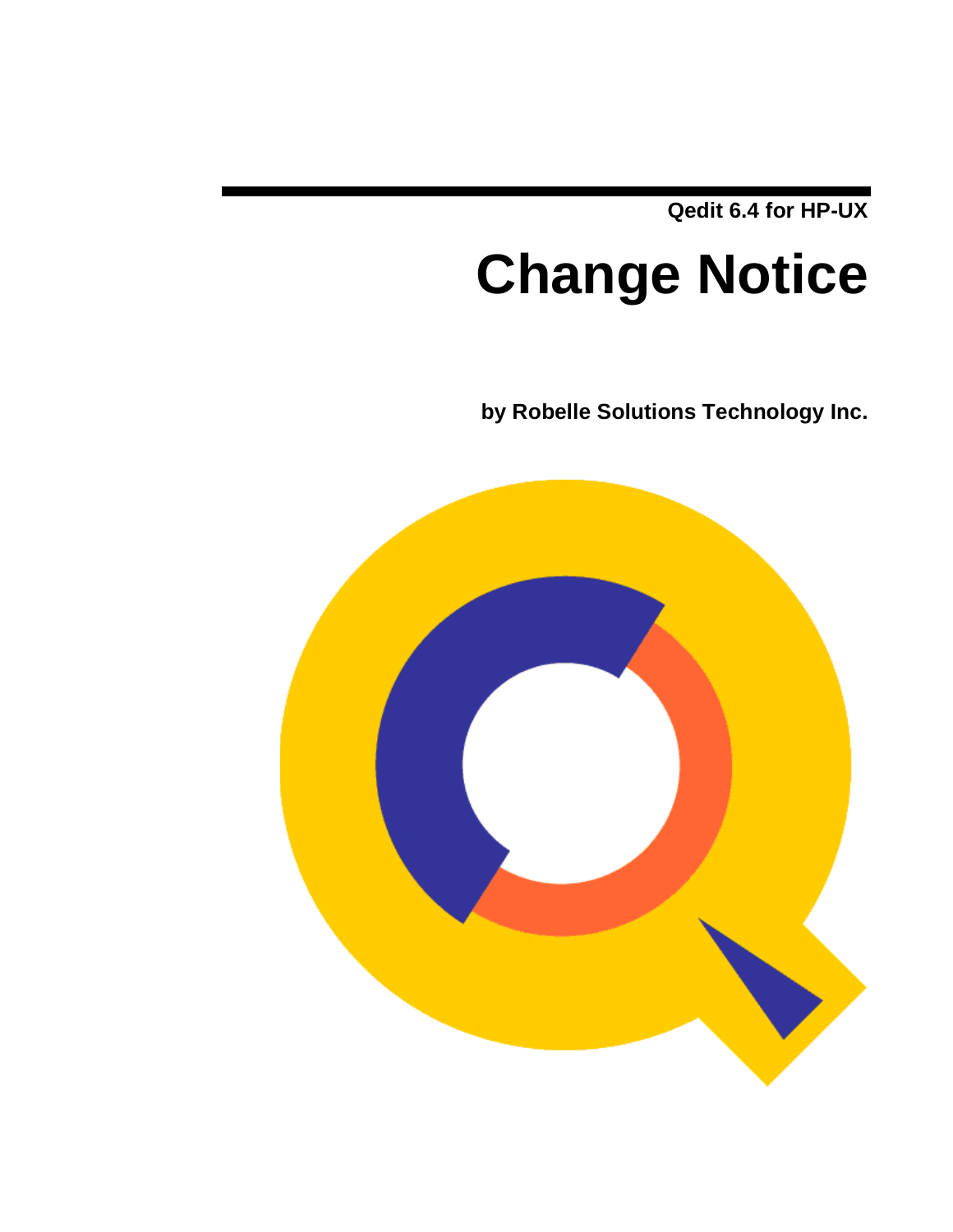Program and manual copyright © 1977-2022 Robelle Solutions Technology Inc.

Permission is granted to reprint this document (but not for profit), provided that copyright notice is given.

Updated Tuesday, April 12, 2022

Qedit and Suprtool are trademarks of Robelle Solutions Technology Inc. Windows is a trademark of Microsoft Corporation. Other product and company names mentioned herein may be the trademarks of their respective owners.



Robelle Solutions Technology Inc. 7360 – 137 Street, Suite 372 Surrey, B.C. Canada V3W 1A3 Phone: 604.501.2001 Fax: 604.501.2003 E-mail: sales@robelle.com E-mail: support@robelle.com Web: www.robelle.com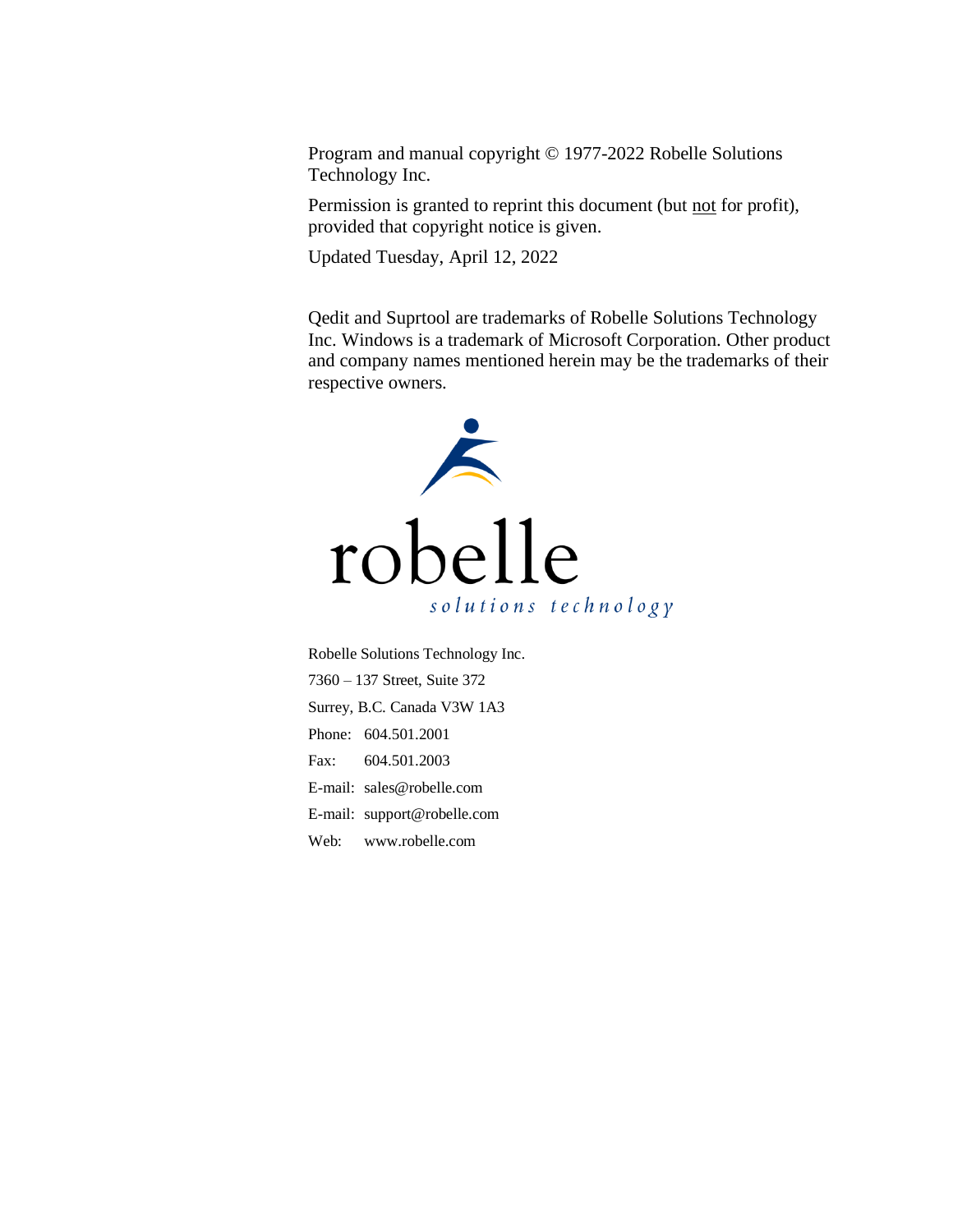## **Contents**

#### **Introducing Qedit/UX 6.4**

#### **Installation**

| <b>Enhancements in 6.4</b> | 11 |
|----------------------------|----|
|                            |    |
| <b>Enhancements in 6.3</b> | 12 |
|                            |    |
|                            |    |
| <b>Qedit for Windows</b>   | 15 |
|                            |    |
|                            |    |
|                            |    |
|                            |    |

 $\mathbf 1$ 

 $\overline{7}$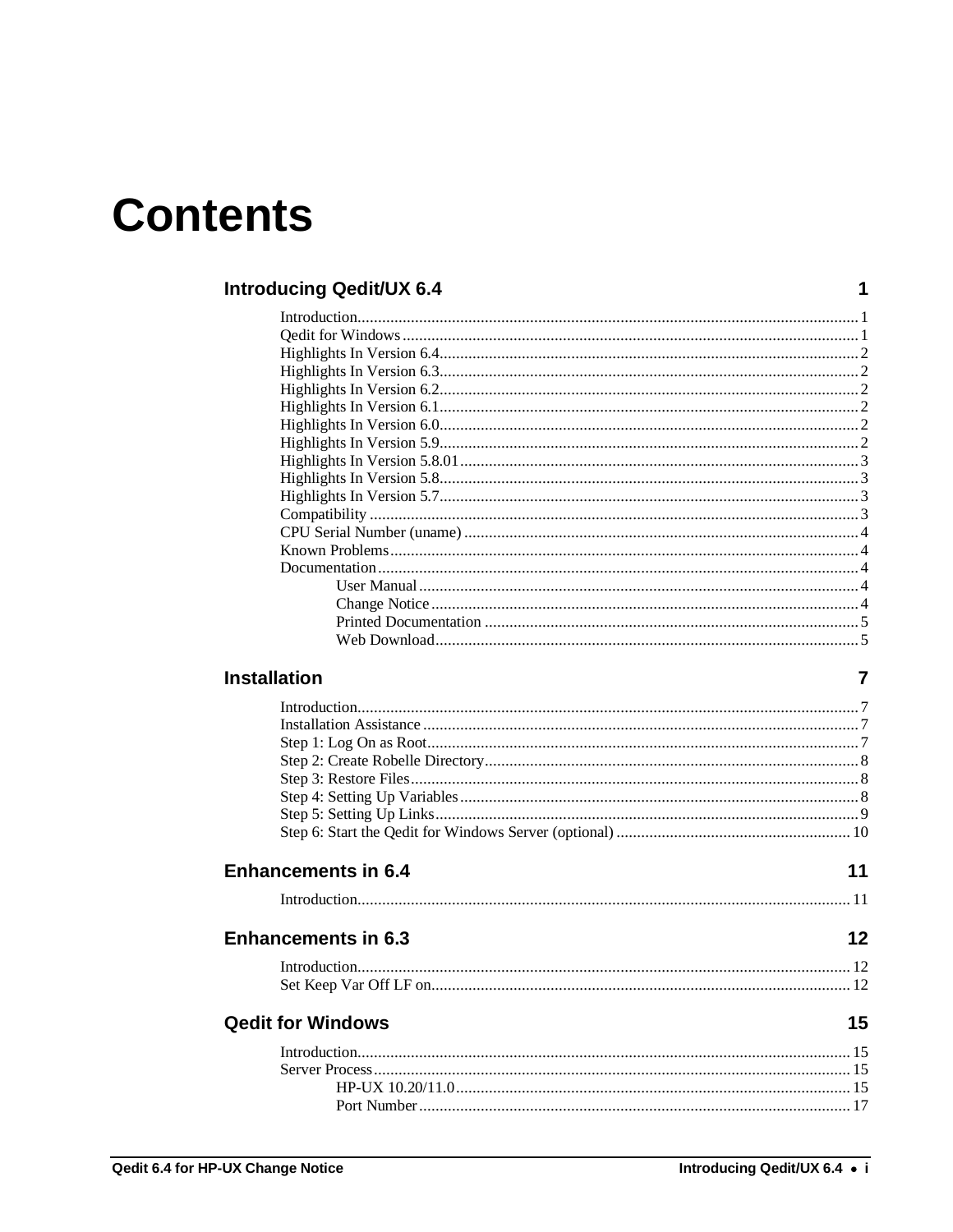### **Bugs Fixed 19**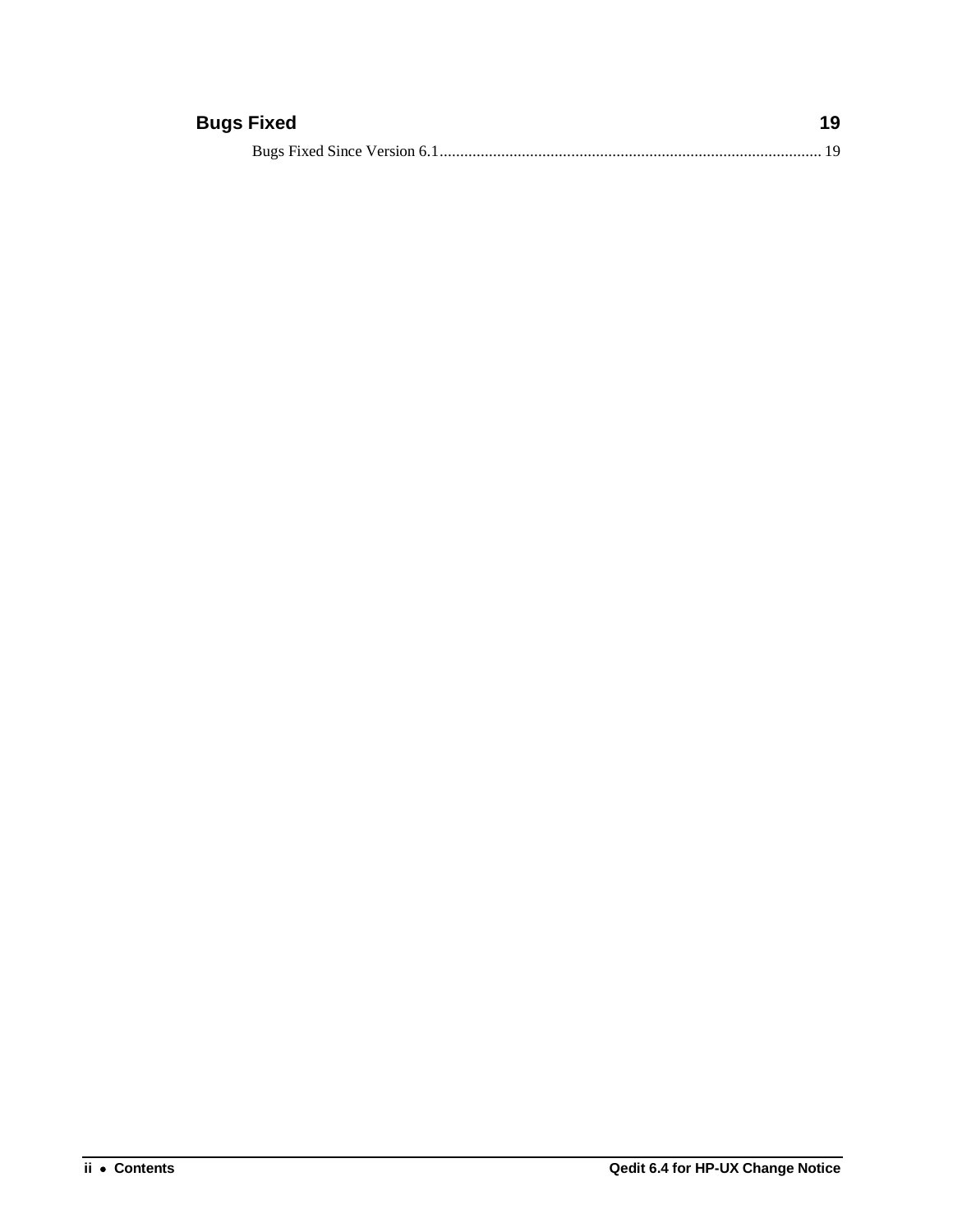## <span id="page-4-0"></span>**Introducing Qedit/UX 6.4**

## <span id="page-4-1"></span>**Introduction**

Qedit is our fast and efficient full-screen editor and development home base for HP-UX systems, both workstations and minicomputers. One of our objectives for Qedit is to give PowerHouse and COBOL developers all the necessary capabilities to perform their work from a single program.

We are constantly enhancing Qedit with new features and fixes requested by users. Not only does this change notice include a description of Qedit's enhancements, it includes detailed installation steps and a list of other changes for host-based Qedit. This change notice also includes a description of the server portion of Qedit for Windows.

Host-based Qedit is also available for MPE, with virtually identical features. If you would like more information, please contact Robelle Solutions Technology Inc.

### <span id="page-4-2"></span>**Qedit for Windows**

Our newest editor, Qedit for Windows, now gives you the familiar Windows interface for editing both MPE/iX and HP-UX files, all from a single program. Qedit for Windows is the next generation of our popular editor, which consists of a Windows editing client and either an MPE/iX or HP-UX editing server that work together to edit host files. Since its release, we have focused our development efforts on Qedit for Windows, adding more functionality and continuing to expand its capabilities. If you would like to upgrade to Qedit for Windows, please contact Robelle Solutions Technology Inc.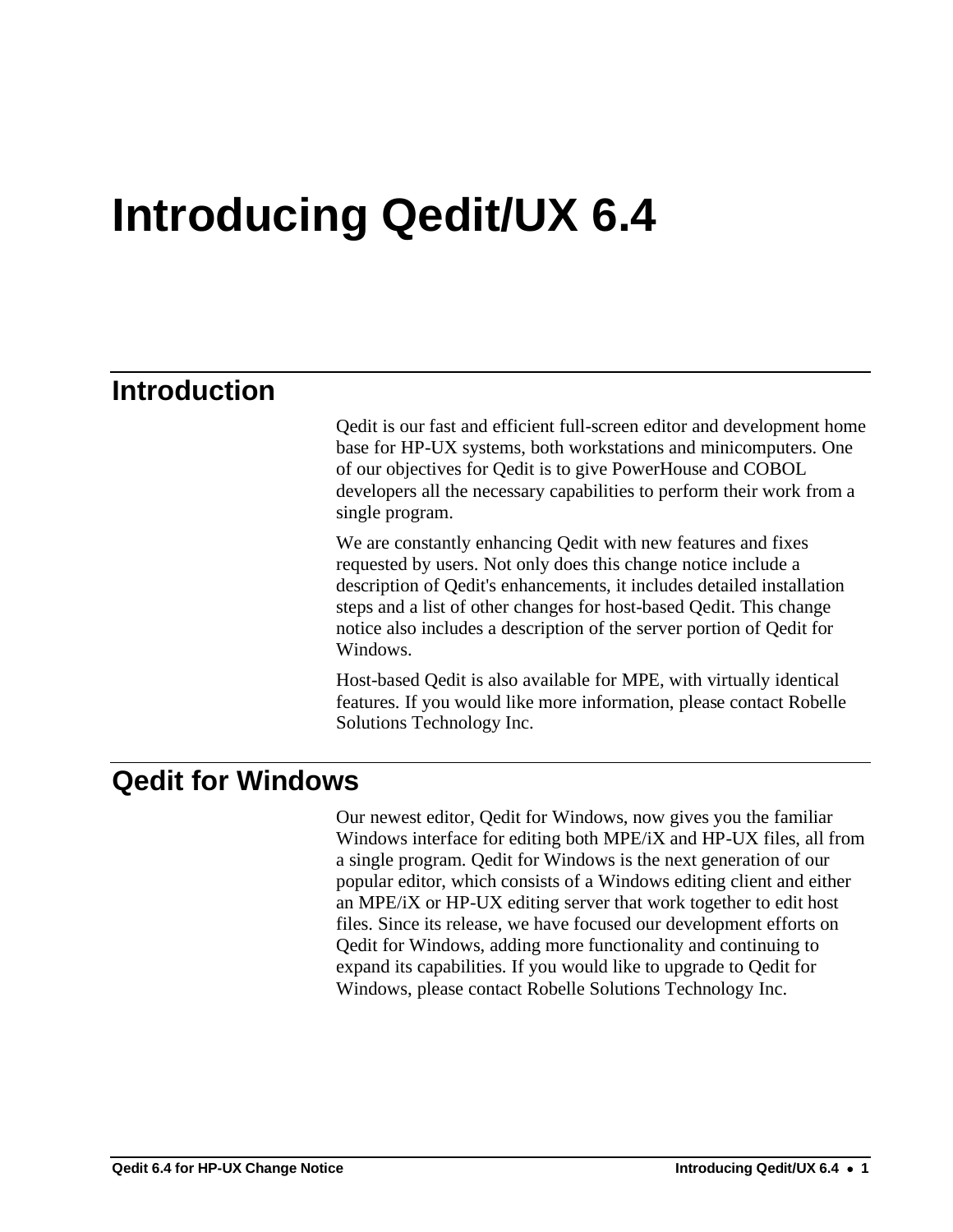## <span id="page-5-0"></span>**Highlights In Version 6.4**

• Qedit has been ported to Linux, and is available with Line mode features.

## <span id="page-5-1"></span>**Highlights In Version 6.3**

- Qedit for HP-UX now writes out the size of a fixed length file when making a file fixed length, with set keep var off. It will also write out a file as to whether or not Line Feeds are on or off. The files are local to your working directory under the names .qxrecsize and .qxlf.
- The Qedit Server now supports login via PAM and which supports LDAP.

## <span id="page-5-2"></span>**Highlights In Version 6.2**

The Qedit Server would not properly honour an adminstrative lock on a user account login.

## <span id="page-5-3"></span>**Highlights In Version 6.1**

The Verify command incorrectly parsed certain entries near the end of the verb table such as ZZ, String etc.

## <span id="page-5-4"></span>**Highlights In Version 6.0**

- Qedit now recognizes files with the extension of .COB and .cob as Cobol files on HP-UX.
- Qedit on HP-UX now has the command set compatvarsub on which does not replace \$-variables that are not defined with spaces. It simply passes the \$token, thru to the Qedit command interpreter if the variable is not defined.

## <span id="page-5-5"></span>**Highlights In Version 5.9**

- Qedit now recognizes files with the extension of .COB and .cob as Cobol files on HP-UX.
- Qedit now support long user names on HP-UX 11.31, implemented by lugadmin.
- Qedit now supports the HP-UX Long Password feature on HP-UX 11.31. Error messages have been improved for login issues.
- Qedit would return a status code of 123 upon exit even if an error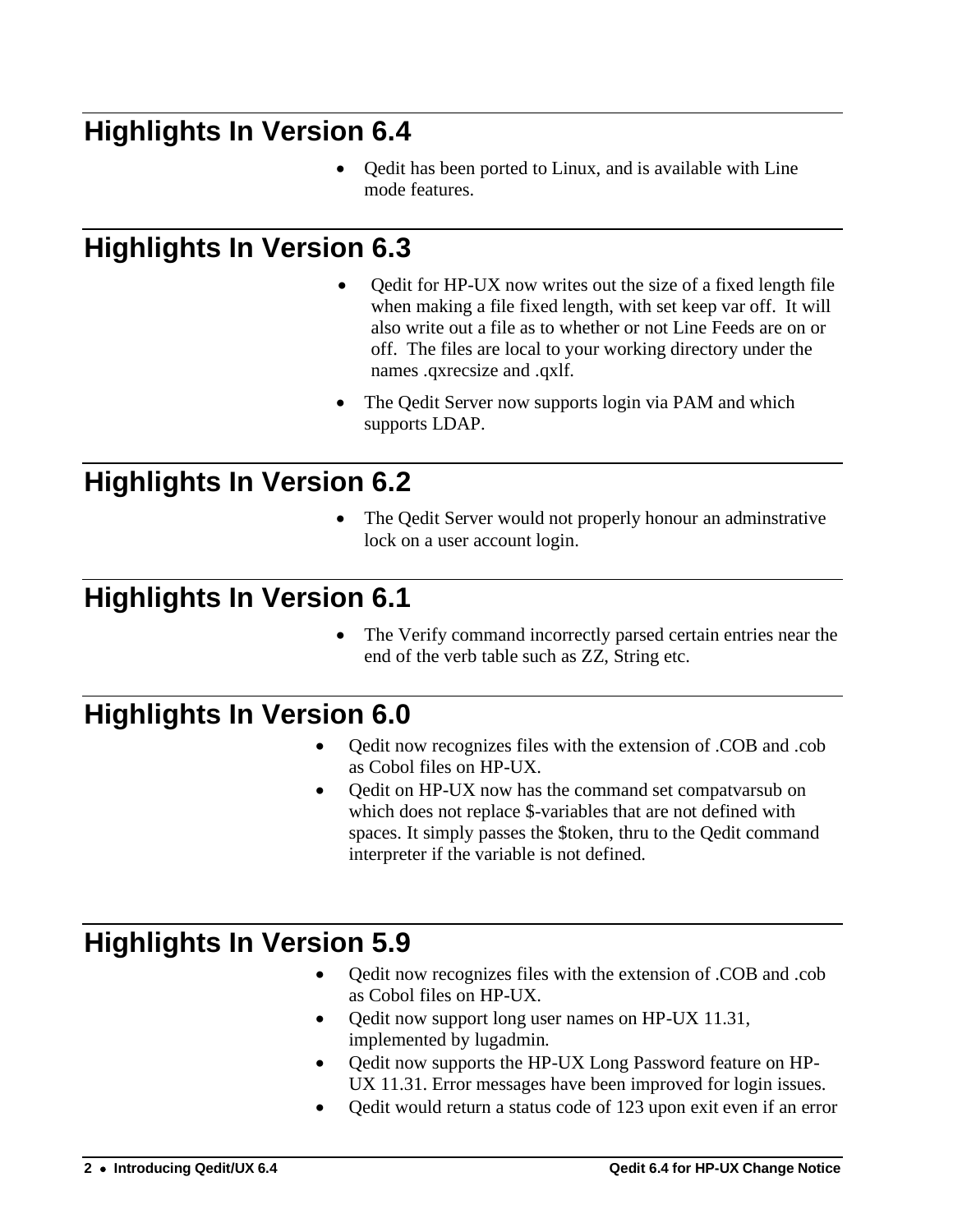had not occurred.

## <span id="page-6-0"></span>**Highlights In Version 5.8.01**

• Qedit for HP-UX would return 123 as a return code even if no error had occurred.

### <span id="page-6-1"></span>**Highlights In Version 5.8**

- Visual Mode updates would fail with Bad format error if the length of the file was less than 52.
- Oedit did not recognize .cpy files as being Cobol.
- Regular Expressions. Qedit would improperly report the error "String longer than maximum allowed" if the expression specified is longer than the window of the rangelist.
- Oedit for HP-UX did not support Shadow Passwords properly for all versions of HP-UX.

## <span id="page-6-2"></span>**Highlights In Version 5.7**

- A rangelist can now have an AND keyword with up to 10 search strings. All strings must be found on a single line for the line to be selected. Each string can have its own search window.
- Escape sequences to set/reset terminal tab stops appear in output file when Qedit's output is redirected as in \$ qedit > qedit.out

Qedit now resets the tab stops when running in interactive mode only. Redirection is assumed to be batch mode.

The following enhancements have been implemented in the Qedit for Windows server.

> • The server correctly returns error 90 when the modified record length is greater than the maximum allowed in the current workfile.

## <span id="page-6-3"></span>**Compatibility**

Qedit/UX is compatible with most versions of HP-UX 10.20 and later.

IMPORTANT: As of HP-UX 11.0, HP has dropped support for blockmode terminals. For this reason, full-screen editing is available in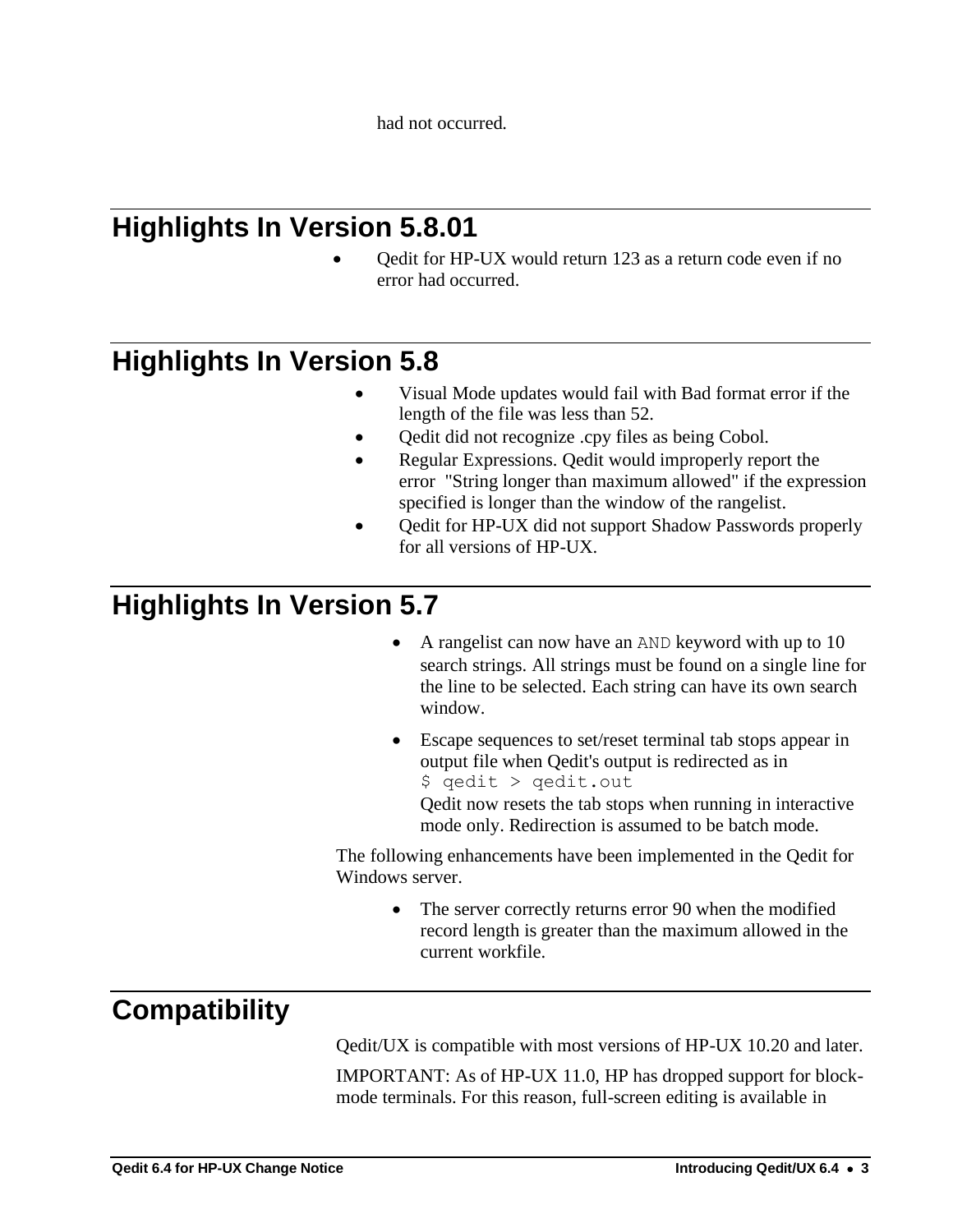Screen mode or by enabling the **Blockemulation** option on HP-UX 11.0 and later.

Qedit commands are added to the Redo stack before variable substitution occurs (**Set Varsub On**) i.e. with the variable name. So, if the variable value changes between the time the command is entered and the time it is retrieved from the stack, the results may be different. It's also important to note that commands related to Redo stack operations such as **Listredo**, **Do**, **Before** can not have trailing comments enclosed in curly braces anymore. The comments are not removed and likely cause a syntax error.

In the examples in this document, we have used HP-UX 10.20 conventions and assumed Qedit is installed in the /opt/robelle directory.

## <span id="page-7-0"></span>**CPU Serial Number (uname)**

Qedit/UX runs only on CPUs whose serial numbers (the "uname" on HP-UX) have been encoded. If it fails to run and you see an "invalid HPSUSAN" error message, call Robelle for assistance.

### <span id="page-7-1"></span>**Known Problems**

There are no known problems at the moment.

### <span id="page-7-3"></span><span id="page-7-2"></span>**Documentation**

Qedit comes with a User Manual and a Change Notice. You may have received printed copies of these.

They are also available as PDF or HTML files. You can download the files from the Robelle web site.

### **User Manual**

The user manual contains the full description of all the Qedit commands, as well as usage tips. The manual is up-to-date with all the latest changes incorporated in Qedit. To see only the changes in the latest version, see the "What's New" section of the manual, or see the change notice.

### <span id="page-7-4"></span>**Change Notice**

For a complete description of the latest changes made to Qedit, the installation instructions, and any compatibility issues, see the change notice that was included with the release.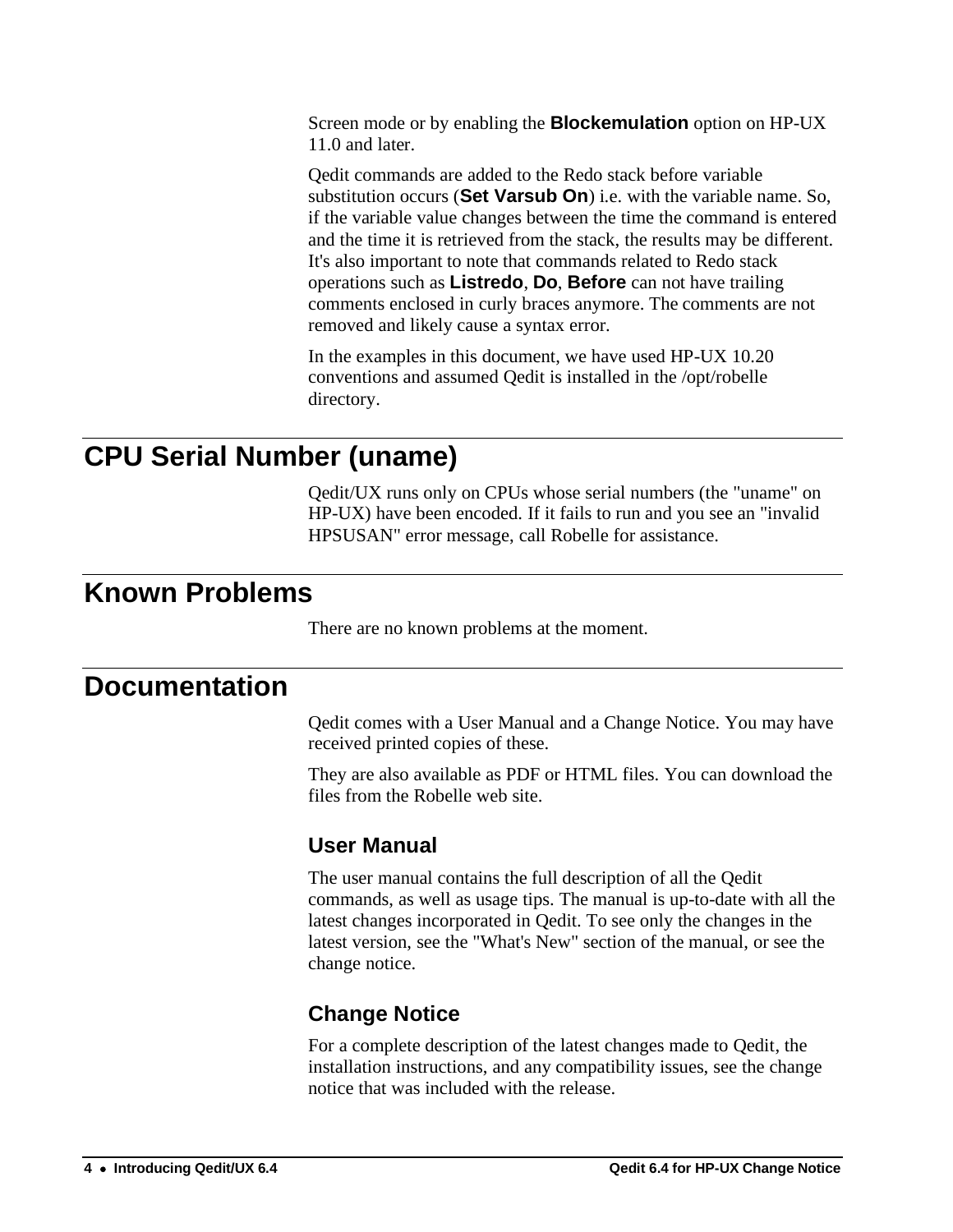#### <span id="page-8-0"></span>**Printed Documentation**

The latest user manual and change notice are available in Adobe PDF format. If you do not already have the Adobe Acrobat Reader, you can get a copy from

<span id="page-8-1"></span>[http://www.adobe.com/prodindex/acrobat/readstep.html.](http://www.adobe.com/prodindex/acrobat/readstep.html)

### **Web Download**

You can download the files from the Robelle web site at [http://www.robelle.com/library/manuals/.](http://www.robelle.com/library/manuals/)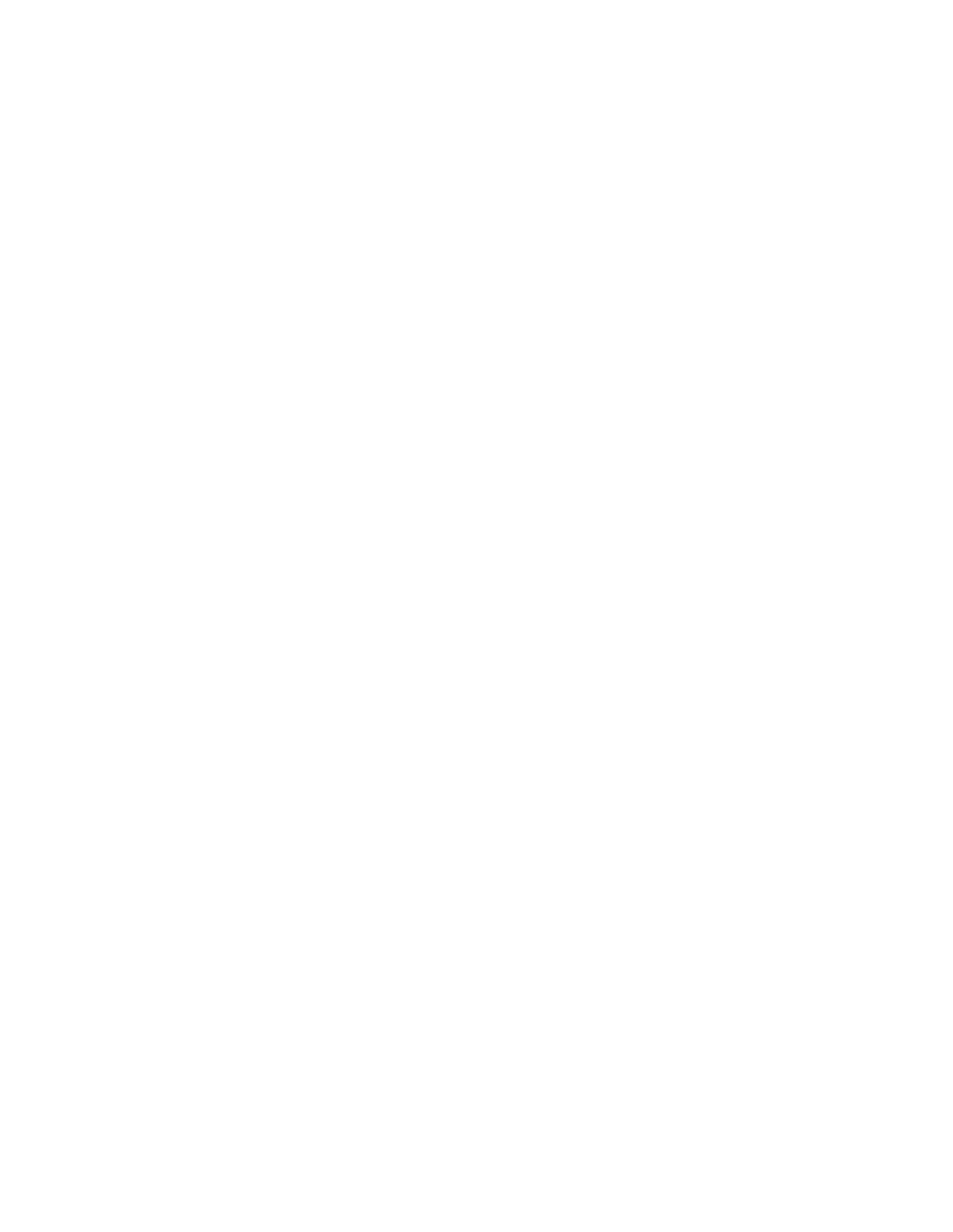## <span id="page-10-0"></span>**Installation**

## <span id="page-10-1"></span>**Introduction**

If you are a *new Qedit/UX user*, please follow the installation instructions in the *Qedit User Manual*. To install this upgrade of Qedit, follow these steps:

- 1. You must log on as root.
- 2. Create the correct directory structure.
- 3. Restore Qedit/UX and its associated files from the distribution tape.
- 4. Set up variables to let Qedit know where some of its supporting files are located.
- 5. Set up a link between /var/tmp and /usr/tmp if you are installing on HP-UX 10..*x*.
- 6. If you have the Qedit for Windows server, you need to start the daemon process. (optional)

The installation should take about half an hour, during which time no one can use Qedit.

### <span id="page-10-2"></span>**Installation Assistance**

If you have any questions about the upgrade or run into any problems, please call us. Technical support is available on weekdays from 7 a.m. to 4 p.m., Pacific time.

## <span id="page-10-3"></span>**Step 1: Log On as Root**

There are two ways you can log on as root:

1. Exit from HP-UX and log on with root as the user name.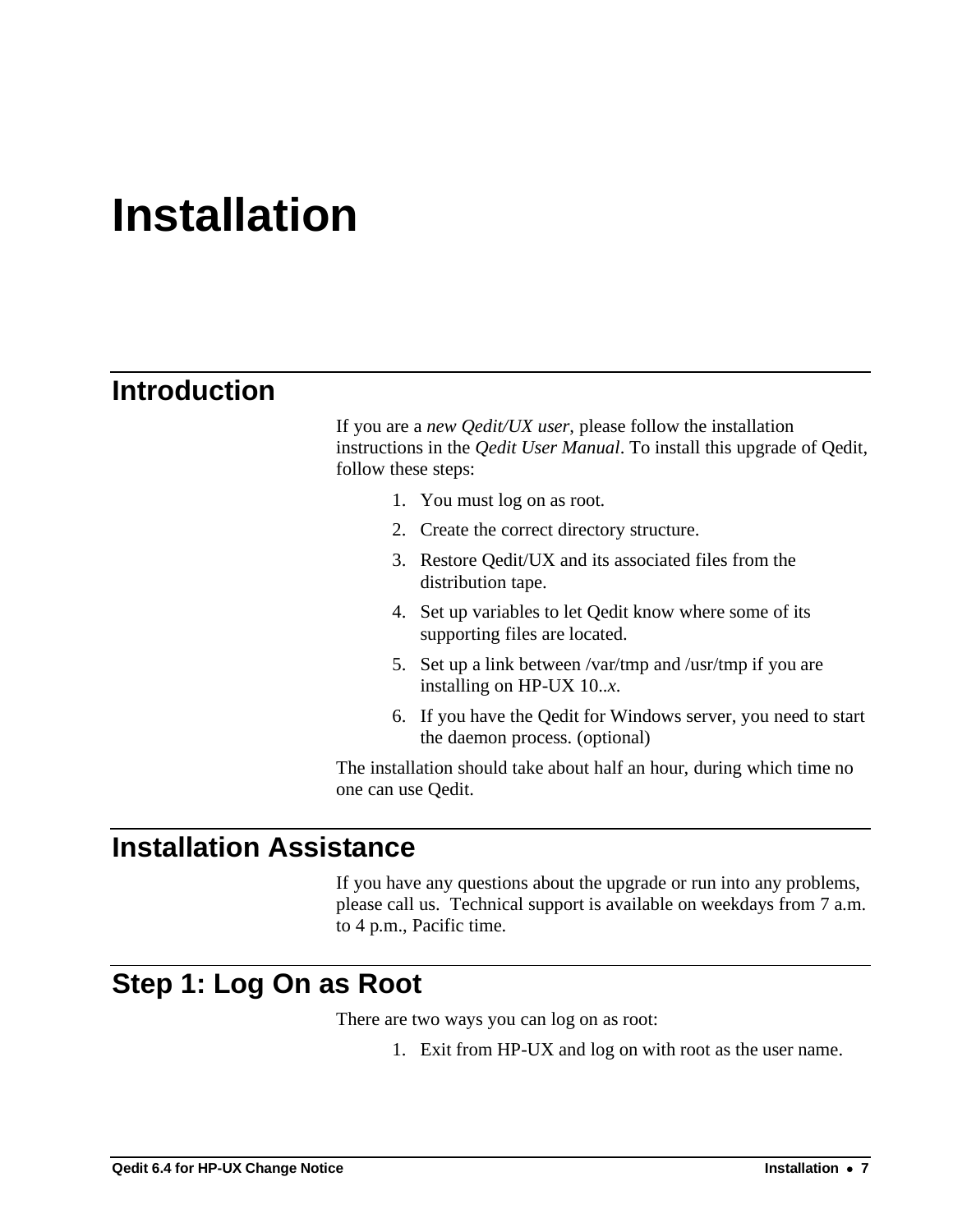2. If you are already logged on, you can execute this command: su -

In either case, you have to know and supply the user password for root.

## <span id="page-11-0"></span>**Step 2: Create Robelle Directory**

Before restoring files, you must first create the directory in which Qedit will reside:

mkdir /opt/robelle

## <span id="page-11-1"></span>**Step 3: Restore Files**

Use the following command to restore the Qedit/UX files from the distribution tape:

tar xv /opt/robelle

This command assumes your tape device is /dev/rmt/0m. If it is not, you need to specify your tape device using the "f" option in the tar command. For example, if your tape device is /dev/rmt/1m, you need to use the following command to restore the files:

tar xvf /dev/rmt/1m /opt/robelle

## <span id="page-11-2"></span>**Step 4: Setting Up Variables**

You can set up numerous variables to make running any of the Robelle products easier.

The three variables that we recommend setting are ROBELLE, PATH and MANPATH.

- The ROBELLE variable tells the Robelle products where it's supporting files are located.
- The PATH variable, when set, allows the user to run Qedit by just typing "qedit" instead of the fully qualified program name.
- The MANPATH variable, when set, allows users to access the manpage (Help page) for Qedit.

You can invoke Qedit with the following command: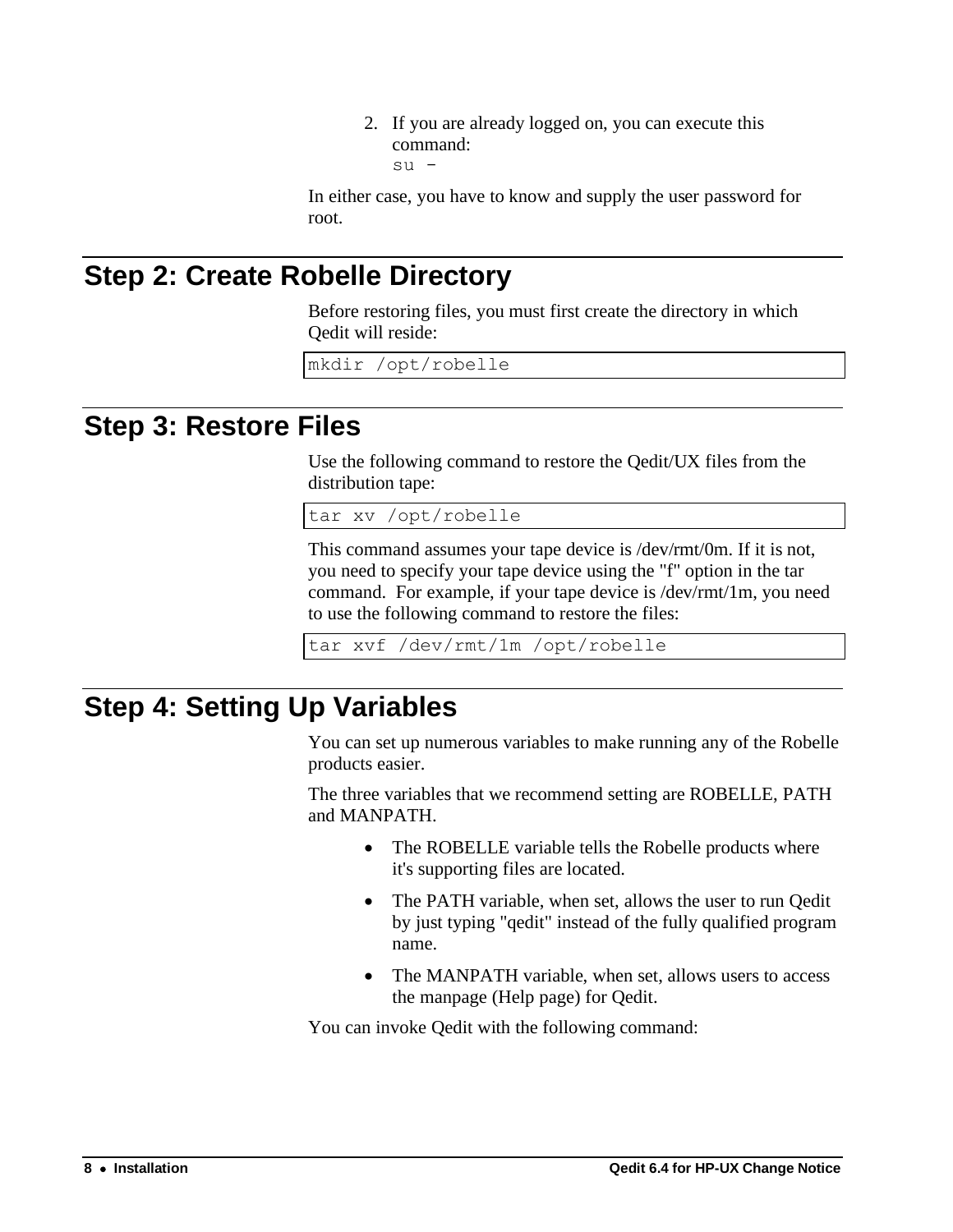#### /opt/robelle/bin/qedit

The easiest way to add variables accessible to all users is to set the variables in the global exec file for the shell you use.

For the Bourne and Korn Shells we recommend the following additions:

```
export ROBELLE=/opt/robelle
export PATH=$PATH: $ROBELLE/bin
export MANPATH=$MANPATH: $ROBELLE/man
```
Remember to delete any PATH or MANPATH settings in /etc/d.profile, so that new users do not override your changes. You also have to warn existing Bourne and Korn shell users to change their .profile file in their home directories.

For the C Shell we recommend that you add the following commands after any existing PATH or MANPATH statements in the /etc/csh.login file:

```
setenv ROBELLE /opt/robelle
set path=($path $ROBELLE/bin)
setenv MANPATH "$MANPATH": $ROBELLE/man
```
Remember to delete any PATH or MANPATH settings in both /etc/d.login and /etc/d.schrc, so that new users do not override your changes. You also have to warn existing C shell users to change their .login and .cshrc files in their home directories.

## <span id="page-12-0"></span>**Step 5: Setting Up Links**

When you run Qedit, it creates and uses certain temporary files. On HP-UX 10.*x* systems, temporary files are generally created in the /var/tmp directory. To get Qedit to keep an undo log and redo stack, you must set up a link between /usr/tmp and /var/tmp. To check whether this has already been done, enter

```
ls -l /usr/tmp
```
If a link exists, you will see a line such as this:

```
lrwxrwxr-t 1 root sys 8 Aug 16 1996 
/usr/tmp -> /var/tmp
```
If the link is not set up, you can create it by entering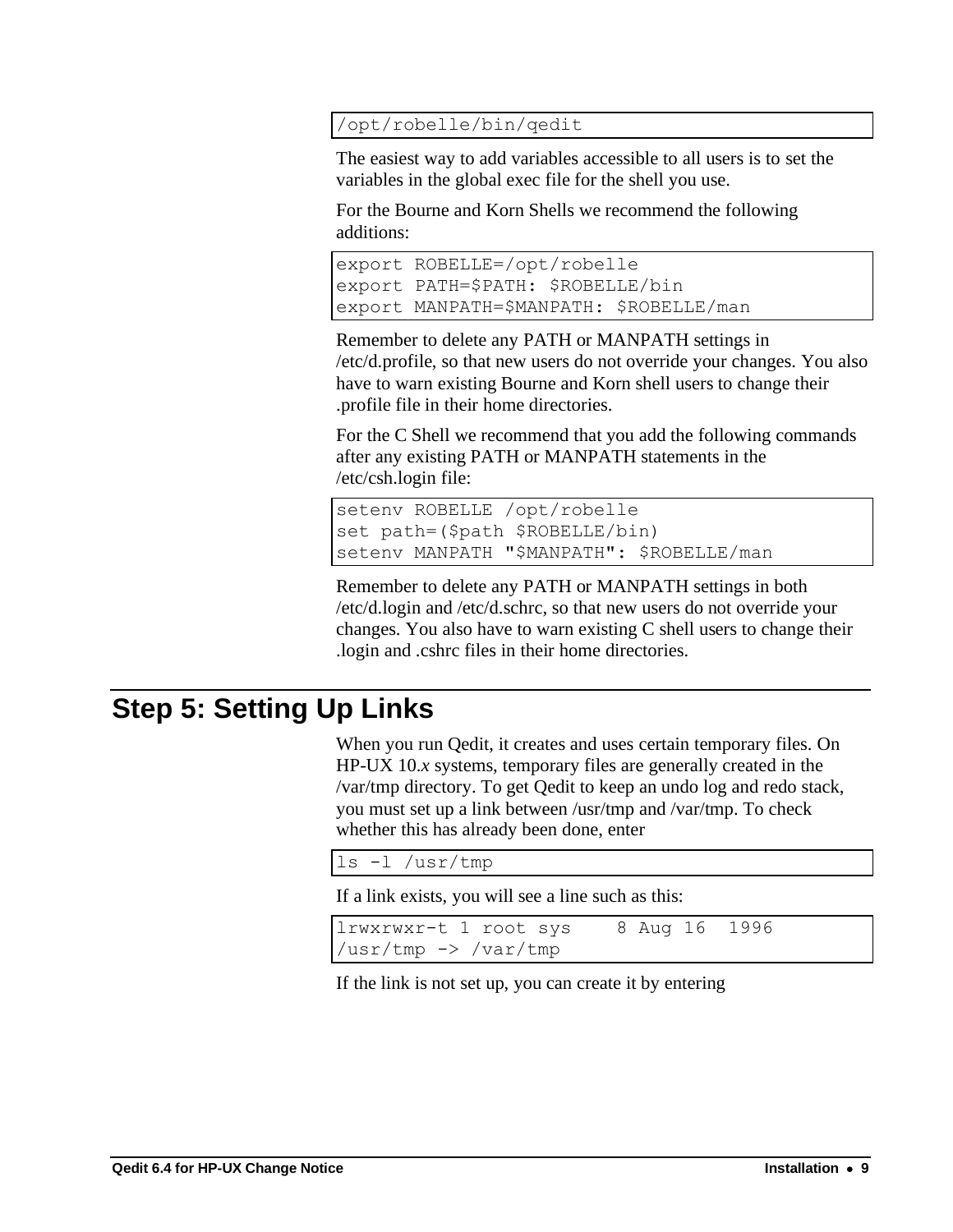ln -s /var/tmp /usr/tmp

## <span id="page-13-0"></span>**Step 6: Start the Qedit for Windows Server (optional)**

If you have the Qedit for Windows server software, you must start the Qedit/UX daemon process before any Qedit clients can connect to your HP-UX machine. To allow users to connect to the Qedit/UX daemon process, you must log on as root and issue this command:

qedit -d

The Qedit server process requires three log files. By default, these files are located in the following directory:

/opt/robelle/log/qedit/

If you have moved Qedit to a different directory, you will have to perform the following steps:

- 1. Set the ROBELLE environment variable with the new directory name before you start the Qedit server process.
- 2. Make sure the new directory has exactly the same structure as the /opt/robelle directory.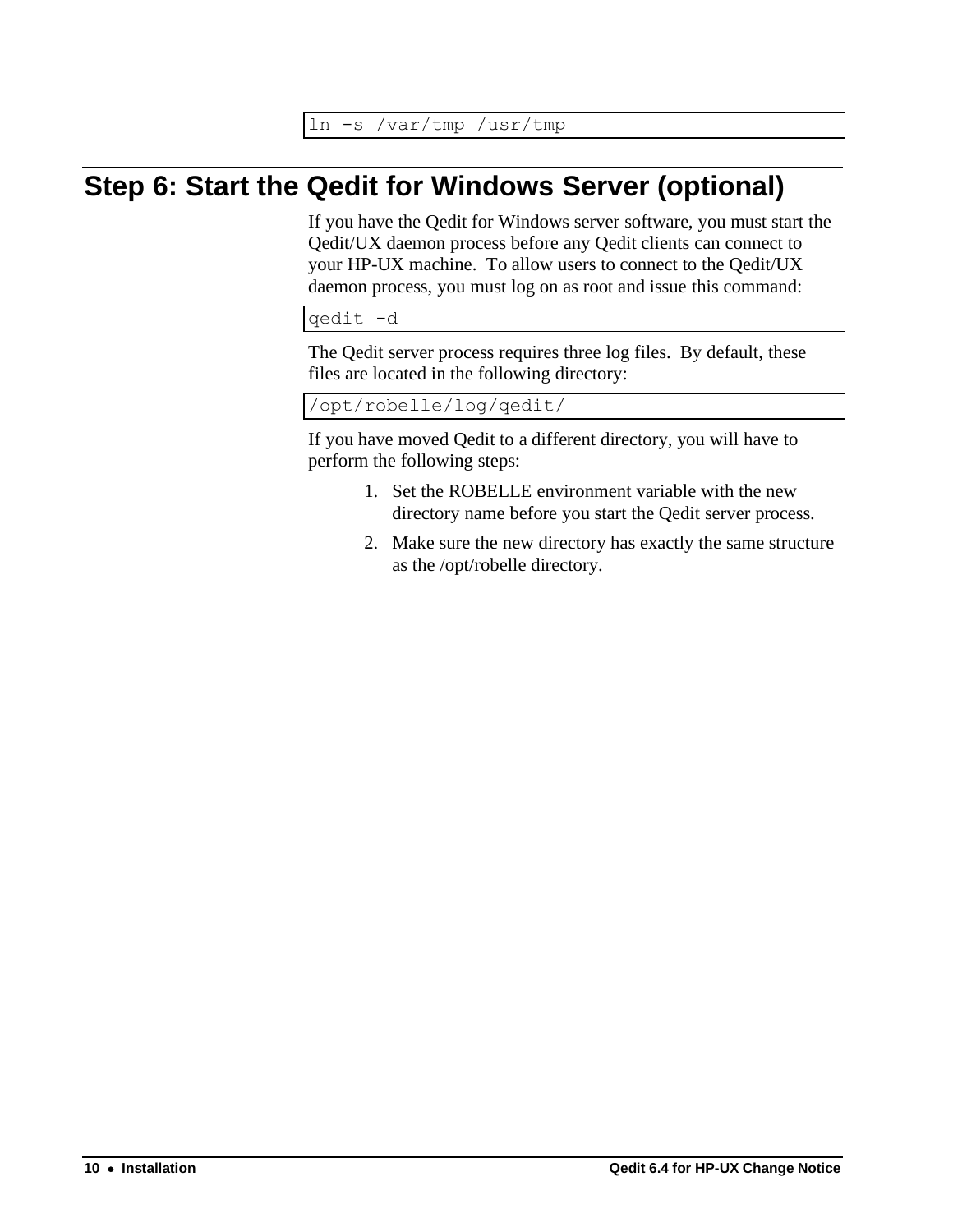## <span id="page-14-0"></span>**Enhancements in 6.4**

## <span id="page-14-1"></span>**Introduction**

The following sections describe the new enhancements to Qedit/UX since the last major release. The number in brackets at the end of each section indicates the version in which the feature was first introduced.

> • Qedit has been ported to Linux, specifically the Line mode version and all the associated commands have been ported and tested. Next step will be visual, screen and server modes.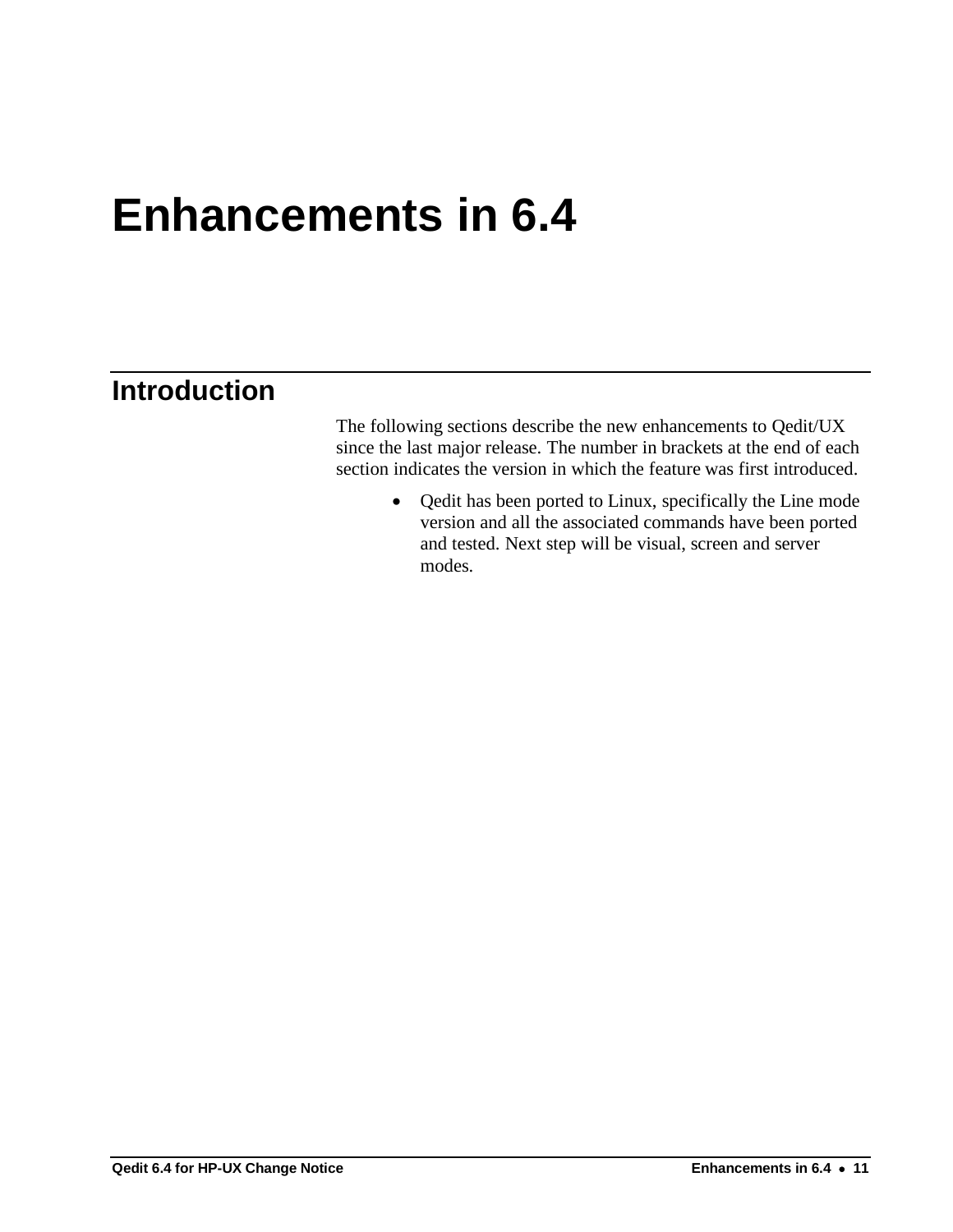# <span id="page-15-0"></span>**Enhancements in 6.3**

## <span id="page-15-1"></span>**Introduction**

The following sections describe the new enhancements to Qedit/UX since the last major release. The number in brackets at the end of each section indicates the version in which the feature was first introduced.

- The Qedit server supports login via PAM and in turn LDAP/UX.
- Qedit for HP-UX now writes out the size of a fixed length file when making a file fixed length, with set keep var off. It will also write out a file as to whether or not Line Feeds are on or off. The files are local to your working directory under the names .qxrecsize and .qxlf. See the Keep command for details under the section Variables for Suprtool.

## <span id="page-15-2"></span>**Set Keep Var Off LF on**

Their is often a need to import variable length CSV files into a format that can be easily imported into Suprtool on HP-UX. In order for Suprtool to input a file that is not self-describing, we need to make a variable length file fixed length, and Suprtool needs to know the record size and whether or not the file has line feeds or not.

Qedit 6.3 will now create two files if you have set that the file will be fixed and the Line Feeds are on. This tells Qedit to write out the record size of the file, which we can then export by catting the file, and similarly we can do the same with whether or not the file has linefeeds, so the communication between Qedit and Suprtool is almost automatic. We use the method of using cat, so that the variable can be set outside of qedit such that the suprtool process will be able to reference the variable. Currently these two files are only created if set keep var is of and lf is on.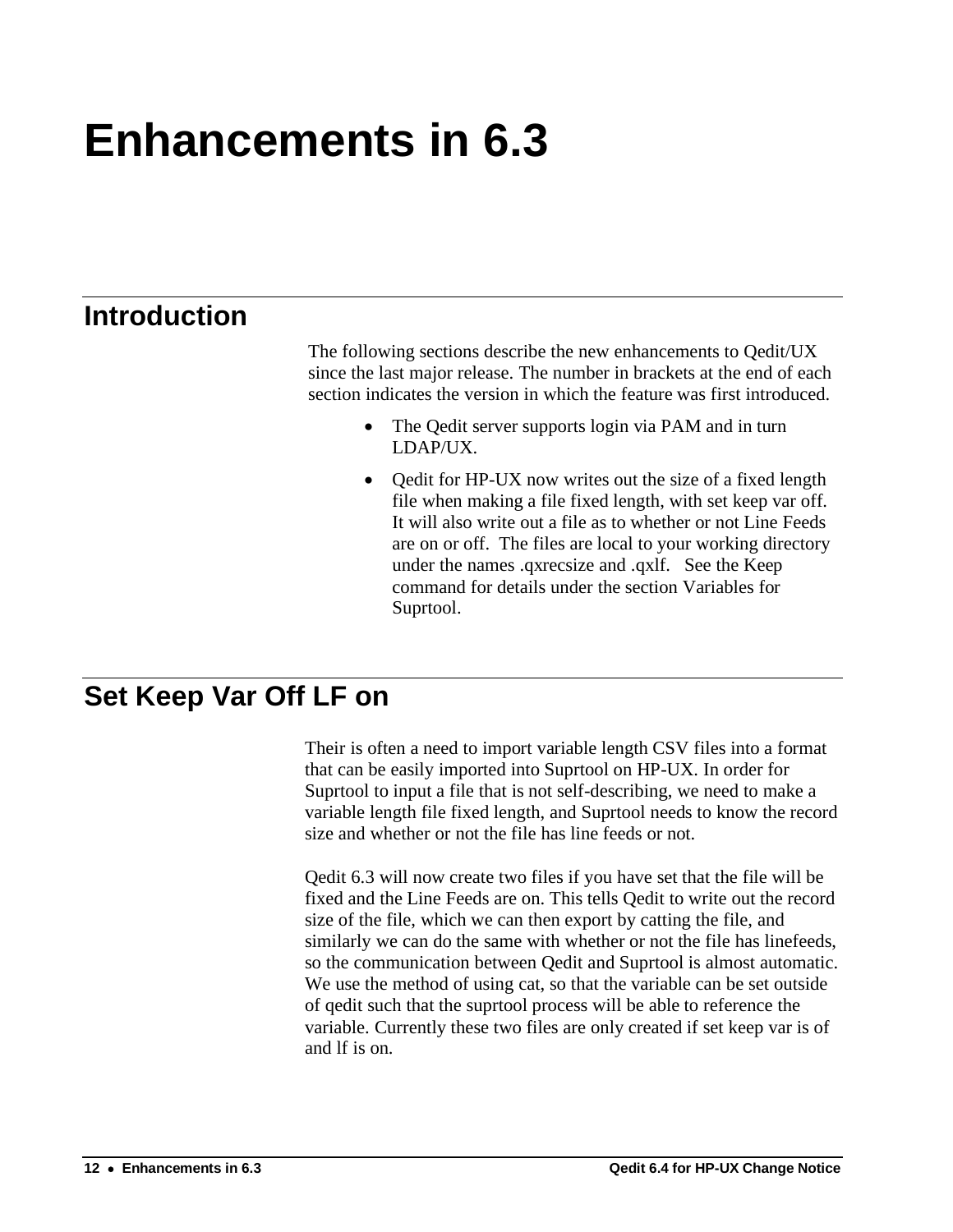qedit << !EOD t newfile, unn set keep var off lf on keep fixedfile, unn exit ! EOD export ROBQXRECSIZE= cat .qxrecsize<br>export ROBQXLF= cat .qxlf suprtool << !EOD set varsub on input myfile, rec \$ROBQXRECSIZE, LF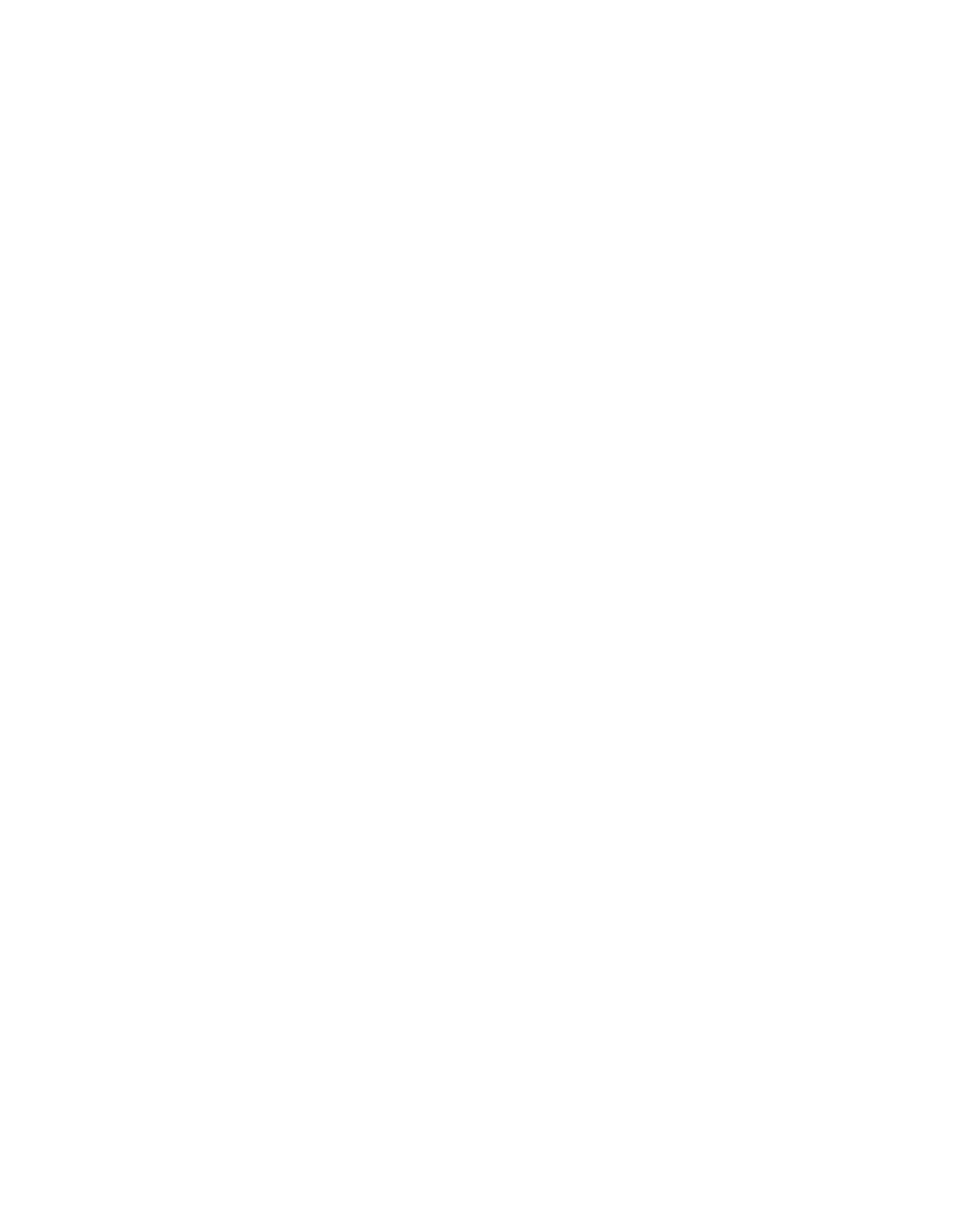## <span id="page-18-0"></span>**Qedit for Windows**

## <span id="page-18-1"></span>**Introduction**

Qedit for Windows lets you edit local MPE/iX and HP-UX files from a single MS Windows program. It consists of a Windows editing client and either an MPE/iX or HP-UX editing server that work together to edit your host files. To take advantage of Qedit for Windows, you need both the Qedit client and the Qedit server.

Qedit for Windows uses the popular TCP/IP protocol for communicating between the client and the server (this is the same protocol that you use to access the Web). Configuring the Qedit server software requires creating the correct TCP/IP environment for Qedit for Windows.

### <span id="page-18-2"></span>**Server Process**

Qedit clients can connect to Qedit/UX only if the Qedit/UX daemon process is running (the Qedit/UX daemon process cannot be started from inetd). This process listens for connections on a registered port number (described below). To allow users to connect to the Qedit/UX daemon process, you must log on as root and issue this command:

qedit -d

The Qedit/UX daemon process should always be running, so it is a good idea to automatically start the daemon as part of the system startup process. On HP-UX 9.0, this is done by adding the following command to the file /etc/rc:

<span id="page-18-3"></span>/opt/robelle/bin/qedit -d

#### **HP-UX 10.20/11.0**

On HP-UX 10.20 and up, you do not modify the startup shell script. Instead, you need to create a number of files. The HP-UX documentation states that the following characters cannot be used as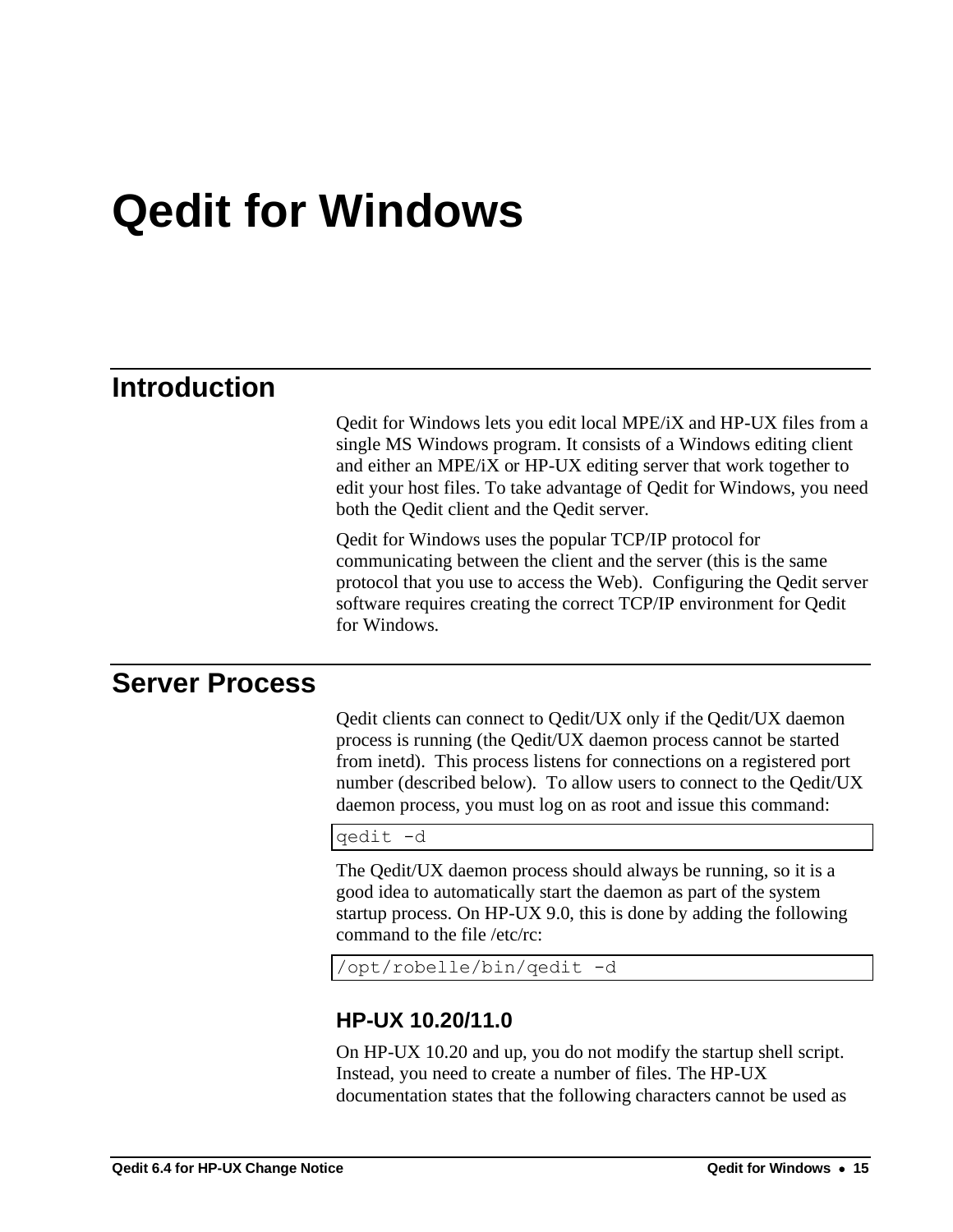part of the file names:  $[\cdot, \cdot]^*$ . Otherwise, you can choose any name for these files, as long as the names are consistent throughout the process. In our example, we use qedit\_server.

You first need to create a control file in /etc/rc.config.d. This file sets a control variable that will be checked by the startup script. If the control variable is set to 1, the server will start; if it is not equal to 1, the server will not start. We will use QEDIT\_SERVER as our variable name. The /etc/rc.config.d/qedit\_server control file will now contain the following:

```
****** File: /etc/rc.config.d/qedit server
******
# Qedit for Windows server configuration.
#
# OEDIT SERVER: Set to 1 to start
# Qedit for Windows server
QEDIT_SERVER=1
```
Next, you need a shell script that will actually start the server. You can copy a template of the shell script from /sbin/init.d/template.

```
cd /sbin/init.d
cp template qedit_server
```
Modify the file so that it contains the necessary commands to start the server. You have to change all occurrences of

CONTROL\_VARIABLE to the variable name you used in the control file (i.e., QEDIT\_SERVER).

You also need the execute command for the server program. Insert this command (underlined below) in the section after the 'start') string. The section looks like this: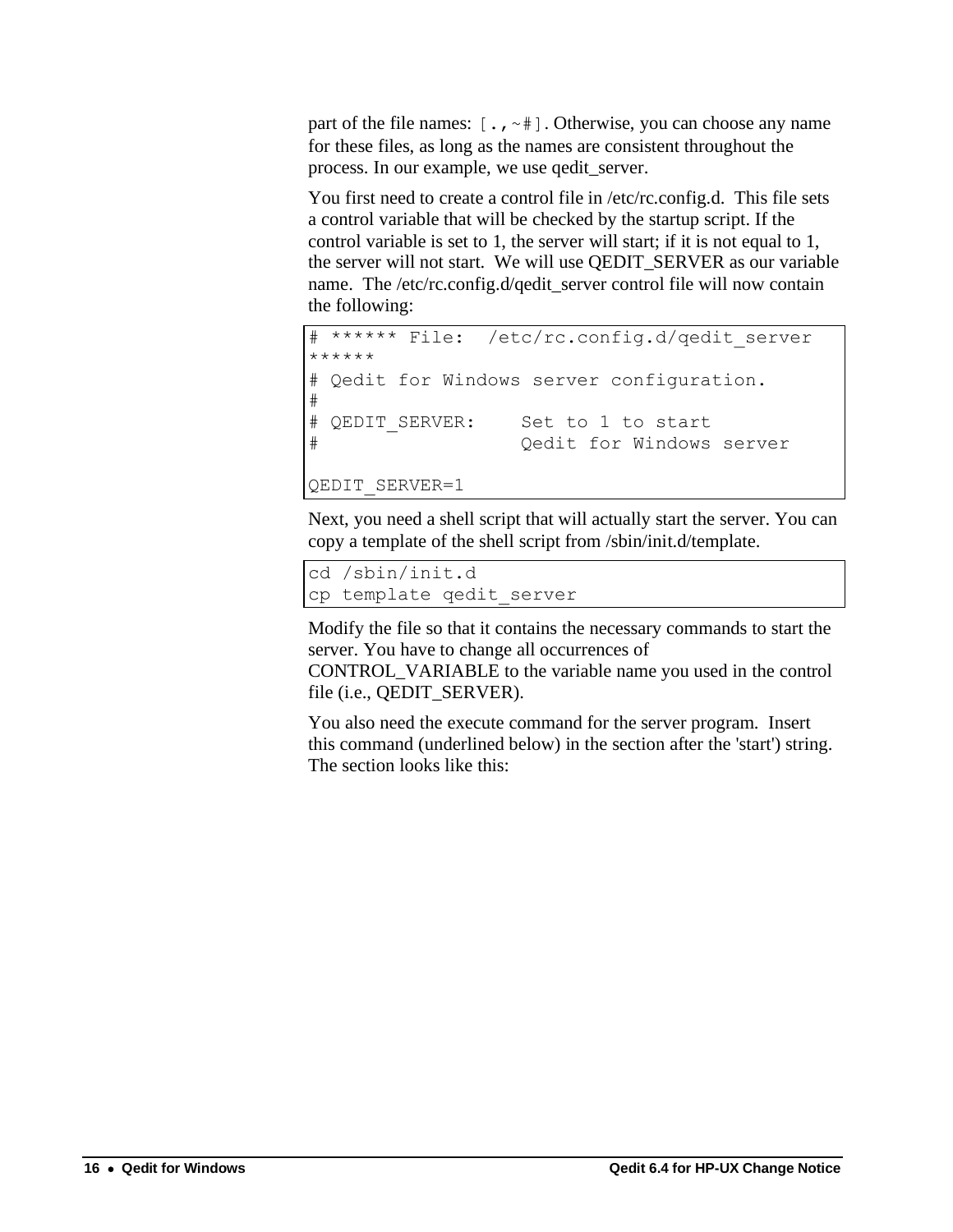```
'start')
       # source the system configuration 
variables
       if [ -f /etc/rc.config ] ; then
                . /etc/rc.config
       else
          echo "ERROR: /etc/rc.config defaults 
file MISSING"
       fi
       # Check to see if this script is allowed 
to run...
      if [ "$QEDIT SERVER" != 1 ]; then
          rval=2
       else
       # Execute the commands to start your 
subsystem
           /opt/robelle/bin/qedit -d
      f_1 ;;
```
Finally, you need a symbolic link to specify when the script in /sbin/init.d will be executed at boot time. Typically, you would start the server as the last step at run level 3. Get a list of all the startup files in /sbin/rc3.d with

ls /sbin/rc3.d/S\*

Link names in this directory follow a set of conventions. The names start with the letter *S* or *K*. S links are startup scripts; K links are shutdown or "kill" scripts. The next three characters in the name represent an execution sequence number. This number must be 3 digits, and its value should be a number greater than the highest value on the ls listing. For example, if the last link is called S100nfs.server, you could use S111qedit\_server. Create the symbolic link with

```
ln -s /sbin/init.d/qedit_server 
/sbin/rc3.d/S111qedit_server
```
<span id="page-20-0"></span>For the time being, you do not need a "kill" link.

### **Port Number**

By default, Qedit/UX listens on port number 7395. This port number has been registered with the Internet Naming Authority, so you should not have any conflicts with other HP-UX tools for the same port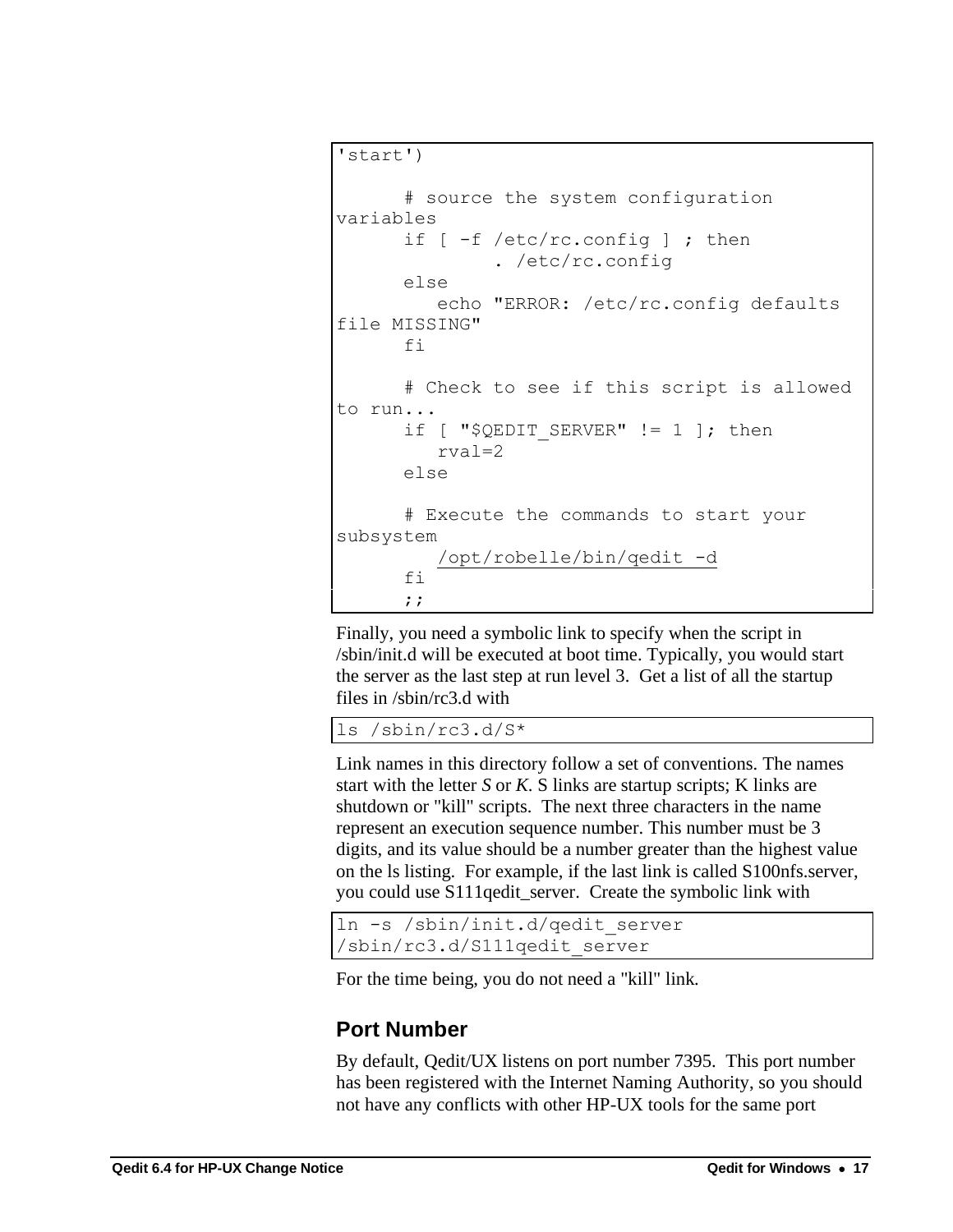number. If there is a conflict, you can start the Qedit server process with a different port number. For example,

qedit -d5678

tells Qedit to listen to port number 5678 instead of the default number (7395). If you change the port number on the Qedit/UX server, you must also change the port number on every Qedit client to the same value (5678 in this example). Client port numbers can be changed in the Server Settings dialog box of the Options menu.

If you want listings from netstat and other networking tools to identify the port number as "qwin" instead of just "7395," you have to change the /etc/services file so that it includes the Qedit port number.